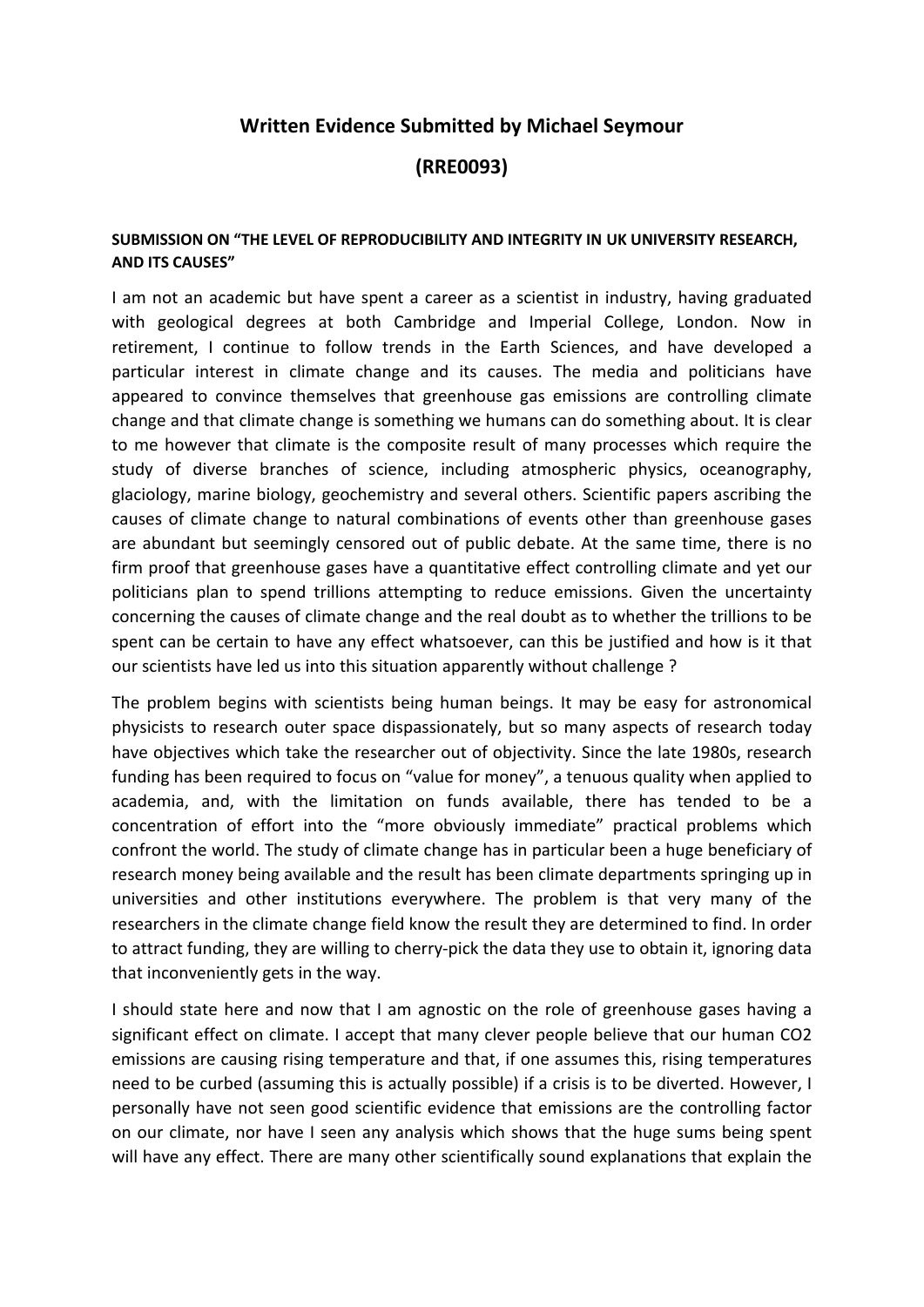changes we are seeing and which also fit the data. We desperately need proper scientific debate.

In May 2021, the Geological Society of London held a virtual conference which I attended titled "Climate Change in the Geological Record". There had been a call for papers and I am aware of five papers which were put forward, all refuting the human influence of CO2 on current climate change and proposing more natural causes for climate change as seen in the geological past.

All were rejected from the main conference agenda. The speakers actually selected were the "great and the good" of climate science and, listening to the papers, two points struck me forcibly. First, although drawn from across the world, the speakers clearly knew each other well; indeed they called each other by their Christian names and quoted each others' publications. None of this is perhaps unusual except, given the existence of other solutions to the climate change issue, it hit me that, not only were these other solutions ignored, but that the thoughts being expressed were inbred and were circulating round and round within the circle of a very cosy closed group. At no point was evidence presented for CO2 quantitatively causing global warming; there was just a starting assumption that human emissions were leading the world to disaster.

The second point which struck me was that, in every paper that was given, the conclusions were based upon the results of computer modelling. Computer modelling, however useful it may be, is not of course science. It may allow the examination of a large number of unknown variables and it can produce prodigious numbers of scenarios, some of which may fit the data and some of which may not. In the case of studies on Covid, there has been little data to fit to the modelling possibilities produced. However, in the case of climate change, modellers have been producing forecasts over the last 30 years and they have consistently wildly over-exaggerated what the actual data has been telling us. During the conference at the Geological Society, it was obvious that data was being pushed to levels beyond where it can be considered to be reliable. In fact, some of the speakers openly accepted that the match of their results with the data was "ambiguous". Others did not. Can computer modelling really be used to give valuable predictions on what the future may hold ?

The limitations of modelling and the manner in which modelling needs to be interpreted are well known. It is when conclusions are taken out of context and become political that things go wrong. With Covid, ministers and the press talked endlessly about "The Science", but any scientist worth his weight knows that computer modelling produces no such thing. Institutions up and down the country were all attempting modelling of Covid and producing different results. The government chose to put its faith in just one of these groups and then to call it "The Science".

It is clear that the majority of climate change models start with a basic premise that human CO2 emissions are a major element for inclusion. And yet, if the Greenhouse Effect is not quantitatively significant, the models are all going to be invalid and the predictions they make for the future worth nothing at all. It is well documented that, since the turn of the century, over 90% of the major climate models have predicted global warming at rates twice